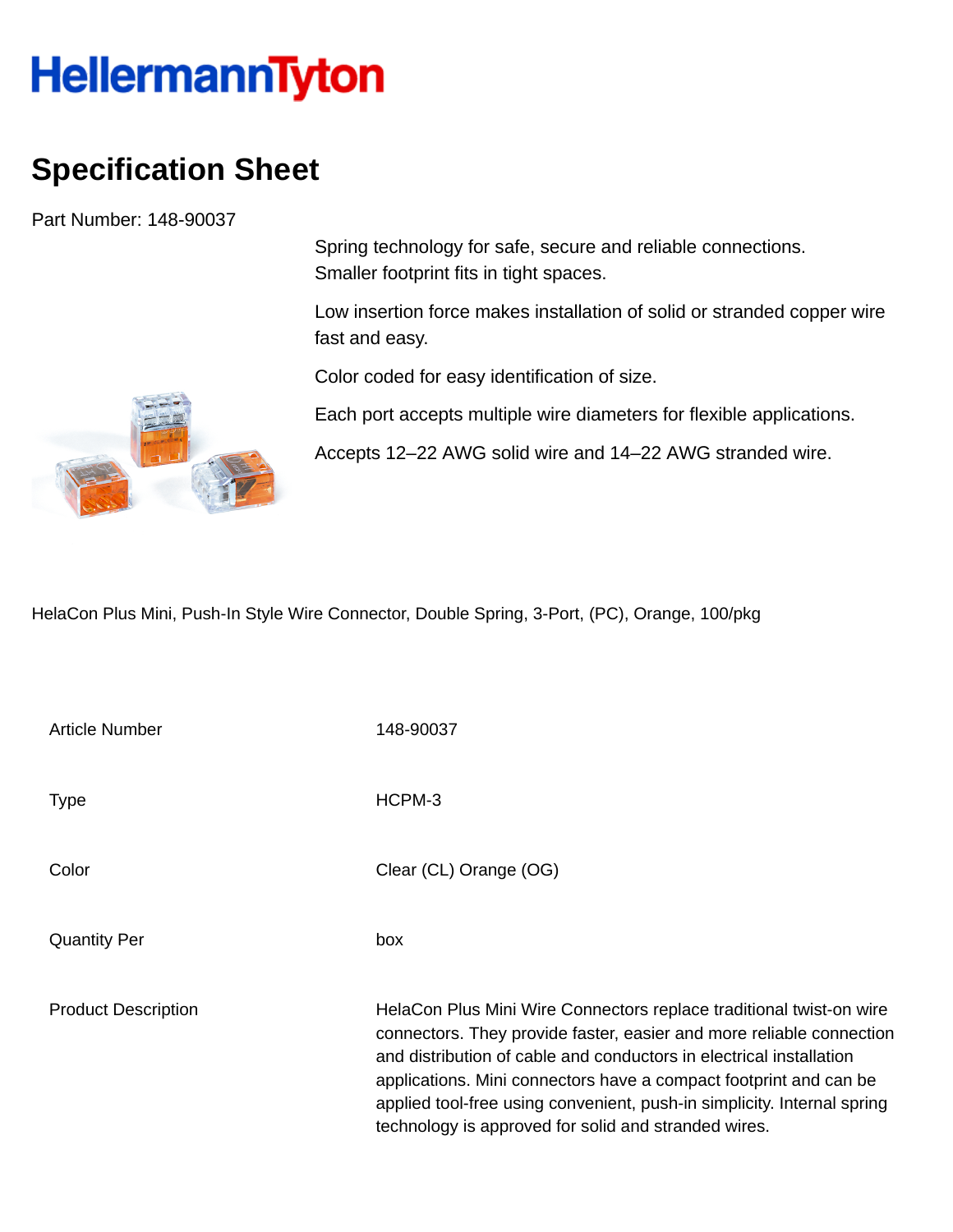| <b>Short Description</b> | HelaCon Plus Mini, Push-In Style Wire Connector, Double Spring,<br>3-Port, (PC), Orange, 100/pkg |
|--------------------------|--------------------------------------------------------------------------------------------------|
| <b>Global Part Name</b>  | HCPM-3-PC-CL/OG                                                                                  |
| Length L (Imperial)      | 0.65                                                                                             |
| Length L (Metric)        | 16.5                                                                                             |
| Width W (Imperial)       | 0.59                                                                                             |
| Width W (Metric)         | 15.1                                                                                             |
| Height H (Imperial)      | 0.30                                                                                             |
| Height H (Metric)        | 7.70                                                                                             |
| Depth D (Imperial)       | 0.65                                                                                             |
| Depth D (Metric)         | 16.5                                                                                             |
|                          |                                                                                                  |
| Material                 | Polycarbonate (PC)                                                                               |
| <b>Material Shortcut</b> | ${\sf PC}$                                                                                       |
| Flammability             | <b>UL 94 V-0</b>                                                                                 |
| Halogen Free             | Yes                                                                                              |